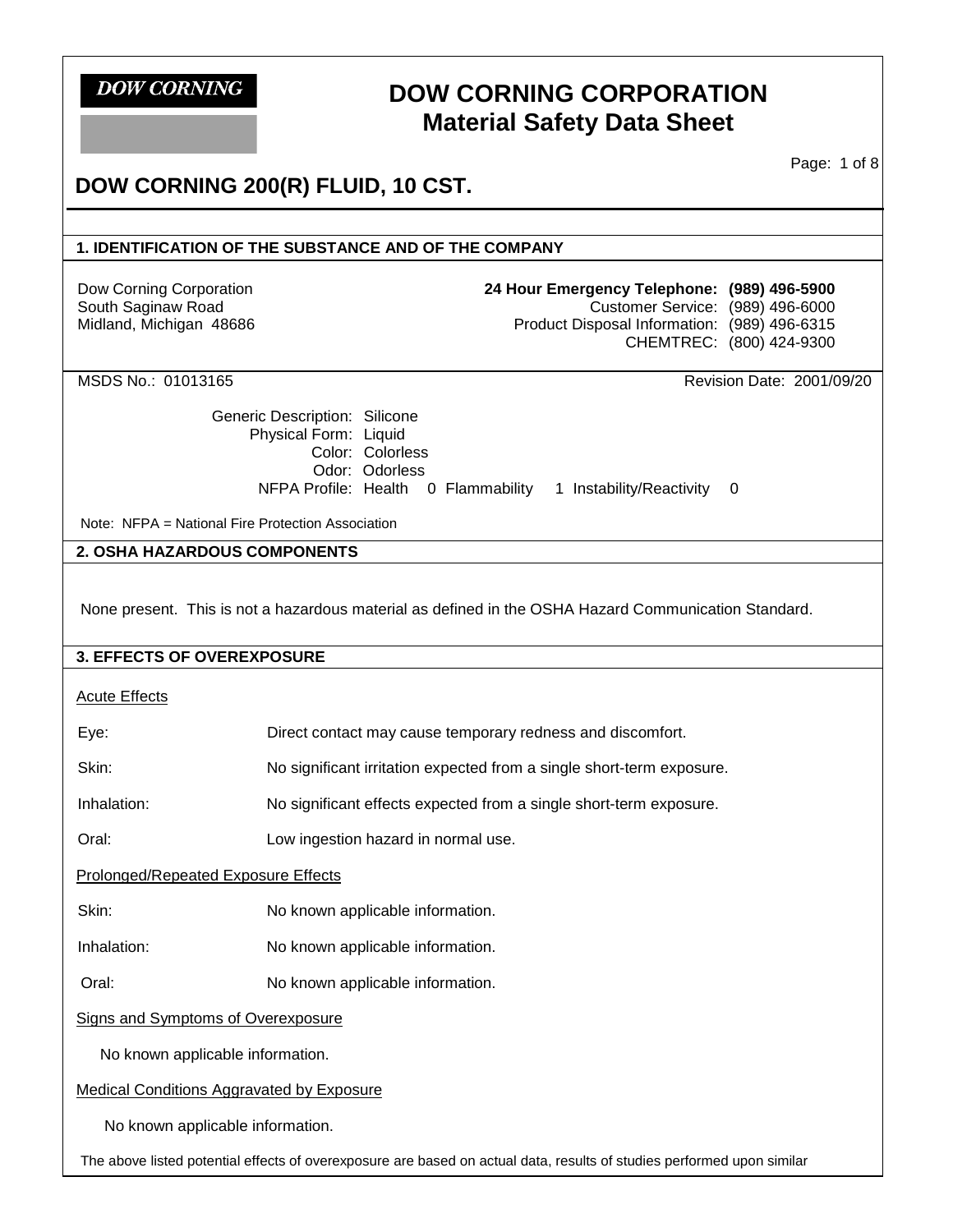# **DOW CORNING CORPORATION Material Safety Data Sheet**

Page: 2 of 8

# **DOW CORNING 200(R) FLUID, 10 CST.**

compositions, component data and/or expert review of the product. Please refer to Section 11 for the detailed toxicology information.

| <b>4. FIRST AID MEASURES</b>                |                                                                                                                                                                                                                                                                                  |  |
|---------------------------------------------|----------------------------------------------------------------------------------------------------------------------------------------------------------------------------------------------------------------------------------------------------------------------------------|--|
| Eye:                                        | Immediately flush with water.                                                                                                                                                                                                                                                    |  |
| Skin:                                       | No first aid should be needed.                                                                                                                                                                                                                                                   |  |
| Inhalation:                                 | No first aid should be needed.                                                                                                                                                                                                                                                   |  |
| Oral:                                       | No first aid should be needed.                                                                                                                                                                                                                                                   |  |
| Comments:                                   | Treat symptomatically.                                                                                                                                                                                                                                                           |  |
| <b>5. FIRE FIGHTING MEASURES</b>            |                                                                                                                                                                                                                                                                                  |  |
|                                             |                                                                                                                                                                                                                                                                                  |  |
| Flash Point:                                | $> 214$ °F $/$ > 101.1 °C (Closed Cup)                                                                                                                                                                                                                                           |  |
| Autoignition<br>Temperature:                | Not determined.                                                                                                                                                                                                                                                                  |  |
| Flammability Limits in Air: Not determined. |                                                                                                                                                                                                                                                                                  |  |
| <b>Extinguishing Media:</b>                 | On large fires use dry chemical, foam or water spray. On small fires use carbon dioxide<br>(CO2), dry chemical or water spray. Water can be used to cool fire exposed containers.                                                                                                |  |
| Fire Fighting Measures:                     | Self-contained breathing apparatus and protective clothing should be worn in fighting<br>large fires involving chemicals. Determine the need to evacuate or isolate the area<br>according to your local emergency plan. Use water spray to keep fire exposed<br>containers cool. |  |

Unusual Fire Hazards: None.

**Hazardous Decomposition Products** 

Thermal breakdown of this product during fire or very high heat conditions may evolve the following hazardous decomposition products: Carbon oxides and traces of incompletely burned carbon compounds. Silicon dioxide. Formaldehyde.

## **6. ACCIDENTAL RELEASE MEASURES**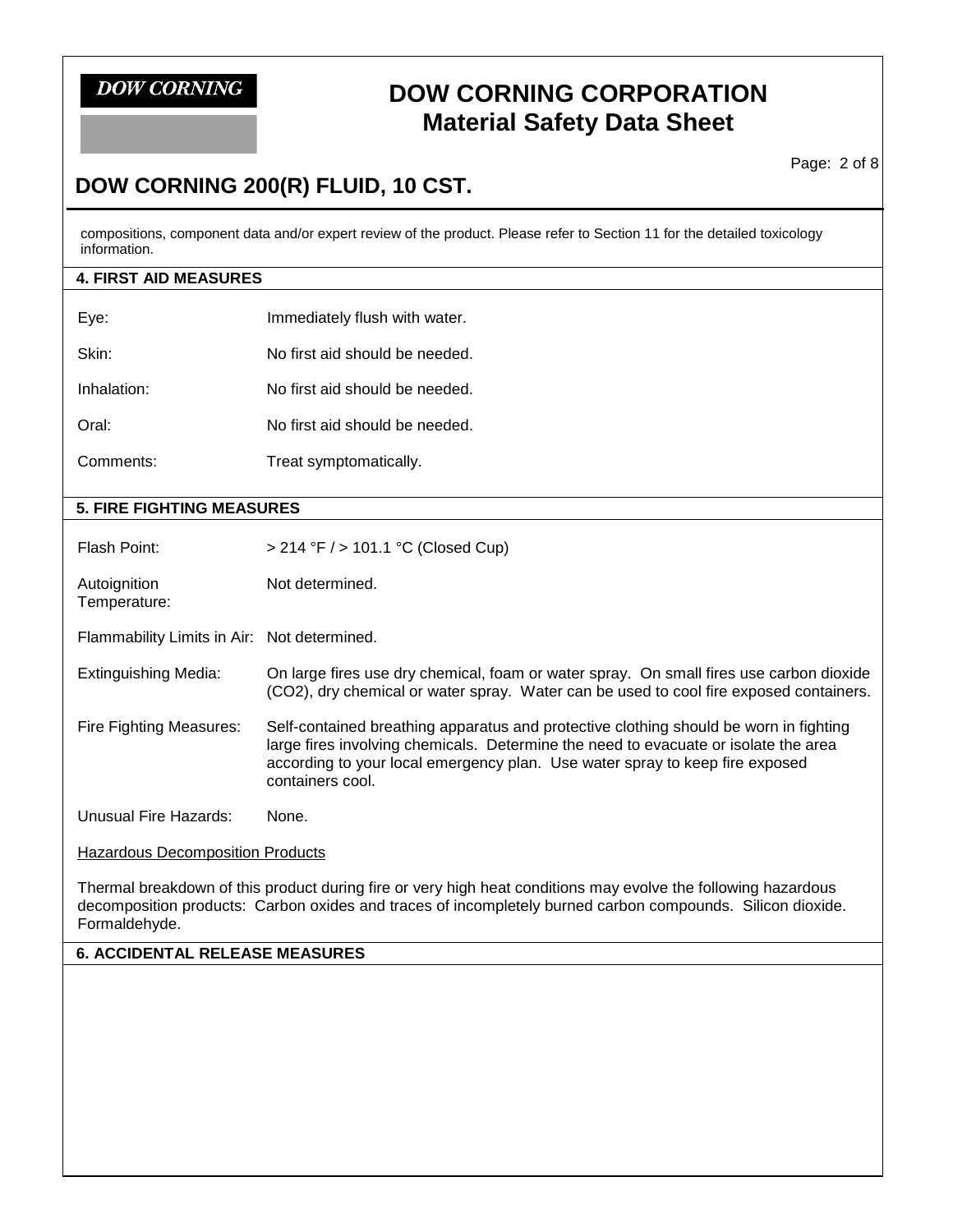# **DOW CORNING CORPORATION Material Safety Data Sheet**

Page: 3 of 8

# **DOW CORNING 200(R) FLUID, 10 CST.**

Containment/Clean up: Determine whether to evacuate or isolate the area according to your local emergency plan. Observe all personal protection equipment recommendations described in Sections 5 and 8. For large spills, provide diking or other appropriate containment to keep material from spreading. If diked material can be pumped, store recovered material in appropriate container. Clean up remaining materials from spill with suitable absorbant. Clean area as appropriate since some silicone materials, even in small quantities, may present a slip hazard. Final cleaning may require use of steam, solvents or detergents. Dispose of saturated absorbant or cleaning materials appropriately, since spontaneous heating may occur. Local, state and federal laws and regulations may apply to releases and disposal of this material, as well as those materials and items employed in the cleanup of releases. You will need to determine which federal, state and local laws and regulations are applicable. Sections 13 and 15 of this MSDS provide information regarding certain federal and state requirements.

Note: See section 8 for Personal Protective Equipment for Spills. Call Dow Corning Corporation, (989) 496-5900, if additional information is required.

### **7. HANDLING AND STORAGE**

Use with adequate ventilation. Avoid eye contact.

Use reasonable care and store away from oxidizing materials.

## **8. EXPOSURE CONTROLS / PERSONAL PROTECTION**

#### **Component Exposure Limits**

There are no components with workplace exposure limits.

## **Engineering Controls**

Local Ventilation: None should be needed. General Ventilation: Recommended.

## **Personal Protective Equipment for Routine Handling**

| Eyes: | Use proper protection - safety glasses as a minimum. |
|-------|------------------------------------------------------|
|-------|------------------------------------------------------|

Skin: Washing at mealtime and end of shift is adequate.

Suitable Gloves: No special protection needed.

Inhalation: No respiratory protection should be needed.

Suitable Respirator: None should be needed.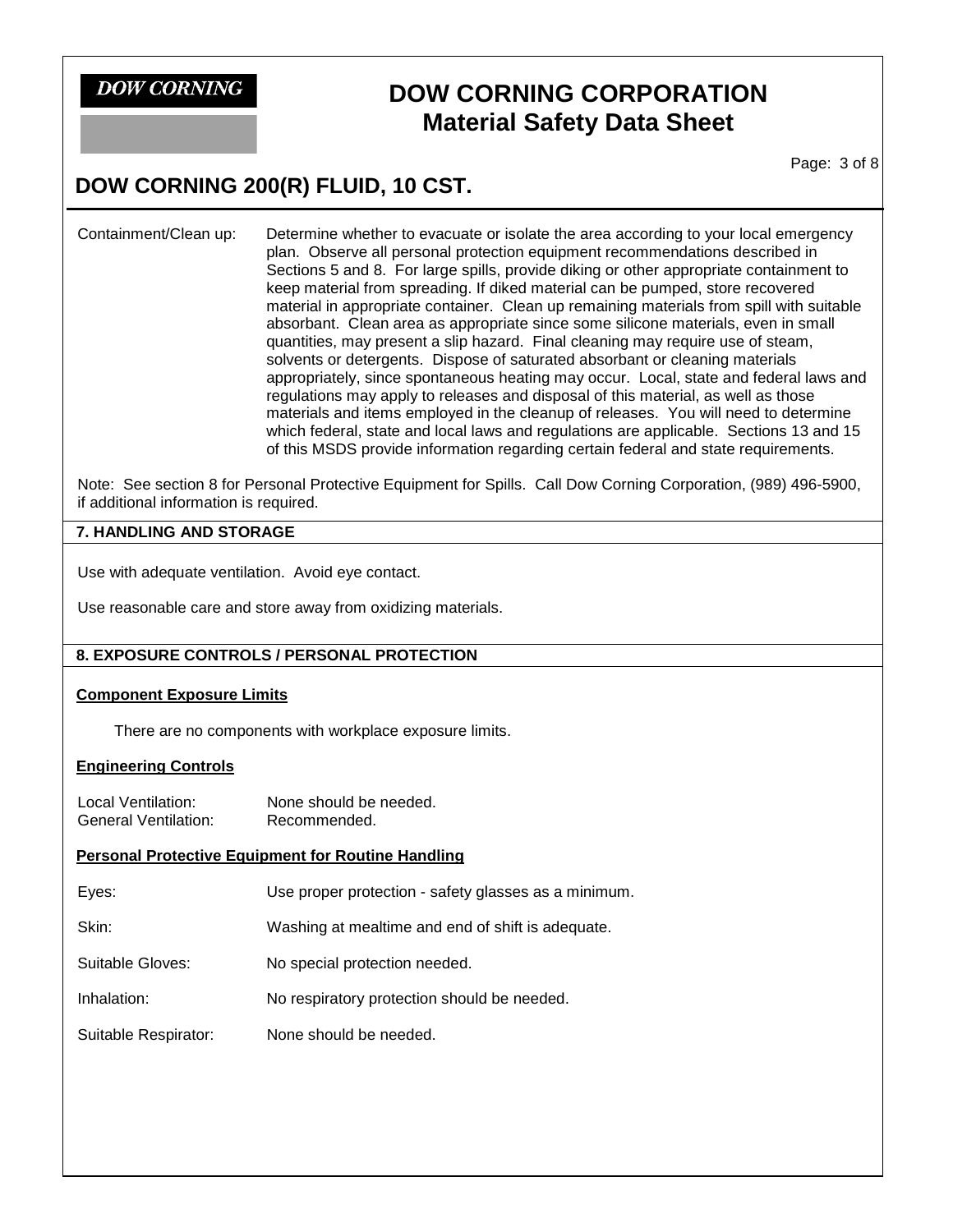# **DOW CORNING CORPORATION Material Safety Data Sheet**

Page: 4 of 8

# **DOW CORNING 200(R) FLUID, 10 CST.**

| <b>Personal Protective Equipment for Spills</b> |                                                                                                                                                                                                                                                                                                                                                                                                                              |  |
|-------------------------------------------------|------------------------------------------------------------------------------------------------------------------------------------------------------------------------------------------------------------------------------------------------------------------------------------------------------------------------------------------------------------------------------------------------------------------------------|--|
| Eyes:                                           | Use proper protection - safety glasses as a minimum.                                                                                                                                                                                                                                                                                                                                                                         |  |
| Skin:                                           | Washing at mealtime and end of shift is adequate.                                                                                                                                                                                                                                                                                                                                                                            |  |
| Inhalation/Suitable<br>Respirator:              | No respiratory protection should be needed.                                                                                                                                                                                                                                                                                                                                                                                  |  |
|                                                 | Precautionary Measures: Avoid eye contact. Use reasonable care.                                                                                                                                                                                                                                                                                                                                                              |  |
| Comments:                                       | When heated to temperatures above 150 degrees C in the presence of air, product can<br>form formaldehyde vapors. Formaldehyde is a potential cancer hazard, a known skin<br>and respiratory sensitizer, and an irritant to the eyes, nose, throat, skin, and digestive<br>system. Safe handling conditions may be maintained by keeping vapor concentrations<br>within the OSHA Permissible Exposure Limit for formaldehyde. |  |

Note: These precautions are for room temperature handling. Use at elevated temperature or aerosol/spray applications may require added precautions.

## **9. PHYSICAL AND CHEMICAL PROPERTIES**

| Physical Form: Liquid                   |                                |
|-----------------------------------------|--------------------------------|
|                                         | Color: Colorless               |
|                                         | Odor: Odorless                 |
| Specific Gravity @ 25°C: 0.934          |                                |
| Viscosity: 10 cSt                       |                                |
| Freezing/Melting Point: Not determined. |                                |
| Boiling Point: > 35C/95F                |                                |
| Vapor Pressure @ 25°C: Not determined.  |                                |
|                                         | Vapor Density: Not determined. |
| Solubility in Water: Not determined.    |                                |
|                                         | pH: Not determined.            |
| Volatile Content: Not determined.       |                                |

Note: The above information is not intended for use in preparing product specifications. Contact Dow Corning before writing specifications.

## **10. STABILITY AND REACTIVITY**

Chemical Stability: Stable.

| Hazardous            | Hazardous polymerization will not occur. |
|----------------------|------------------------------------------|
| Polymerization:      |                                          |
| Conditions to Avoid: | None.                                    |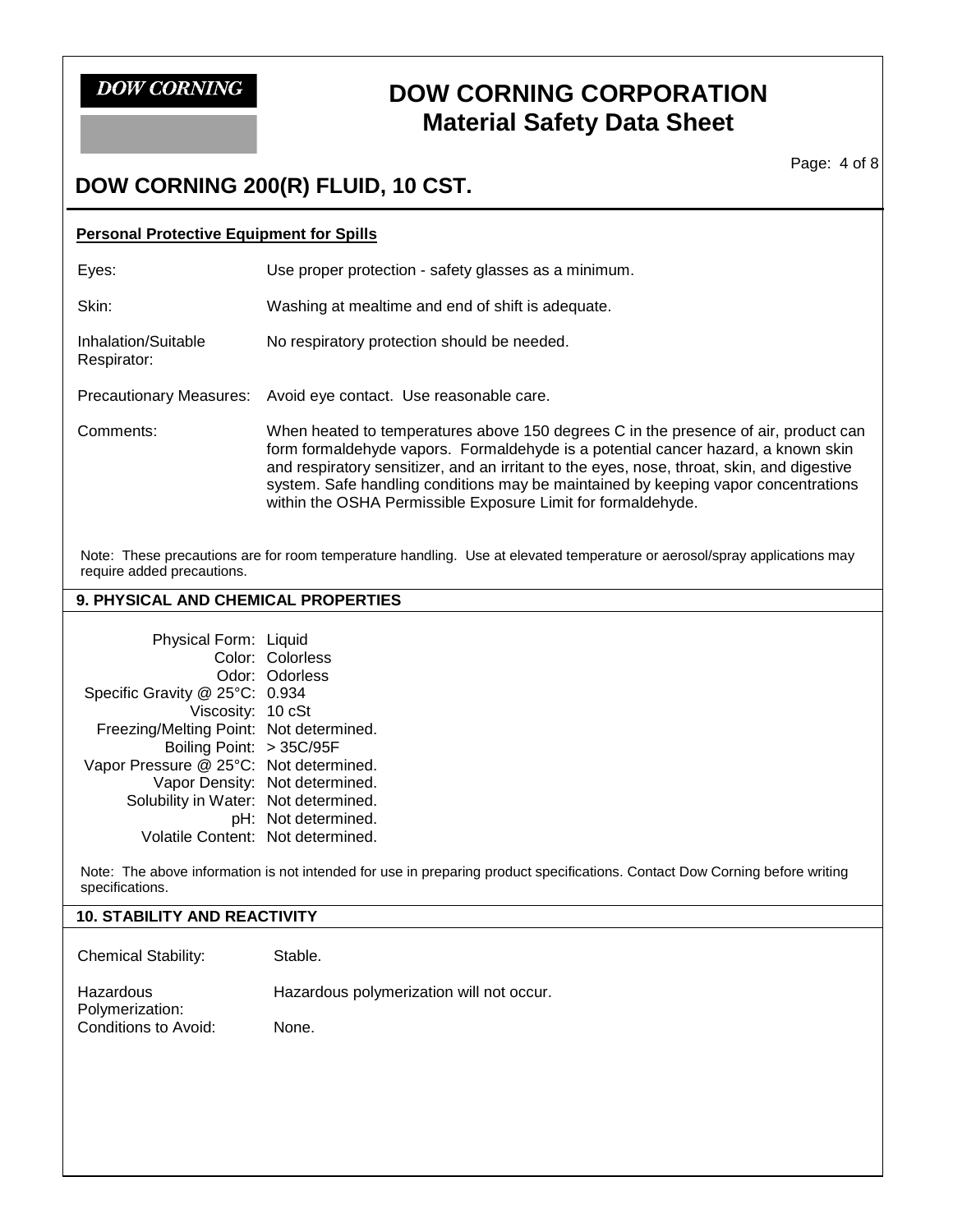# **DOW CORNING CORPORATION Material Safety Data Sheet**

Page: 5 of 8

# **DOW CORNING 200(R) FLUID, 10 CST.**

Materials to Avoid: Oxidizing material can cause a reaction.

## **11. TOXICOLOGICAL INFORMATION**

#### **Acute Toxicology Data for Product**

Complete information is not yet available.

### **Component Toxicology Information**

Complete information is not yet available.

## **Special Hazard Information on Components**

No known applicable information.

### **12. ECOLOGICAL INFORMATION**

#### **Environmental Fate and Distribution**

| Air:                                   | This product is a high molecular weight liquid polymer which has a very low vapour<br>pressure (<1 mm Hg). As a result it is unlikely to become an atmospheric contaminant<br>unless generated as an aerosol.                                                                                                                                                                                                                                                                                                                                                                                                                     |
|----------------------------------------|-----------------------------------------------------------------------------------------------------------------------------------------------------------------------------------------------------------------------------------------------------------------------------------------------------------------------------------------------------------------------------------------------------------------------------------------------------------------------------------------------------------------------------------------------------------------------------------------------------------------------------------|
| Water:                                 | This product has a very low water solubility $(< 100$ ppb). As it has a specific gravity of<br>< 1, if discharged to water, it will initially form a surface film. As the product is non<br>volatile and has a high binding affinity for particulate matter, it will adsorb to<br>particulates and sediment out.                                                                                                                                                                                                                                                                                                                  |
| Soil:                                  | If discharged to surface water, this product will bind to sediment. If discharged in<br>effluent to a waste water treatment plant, the product is removed from the aqueous<br>phase by binding to sewage sludge. If the sewage sludge is subsequently spread on<br>soil, the silicone product is expected to degrade.                                                                                                                                                                                                                                                                                                             |
| Degradation:                           | This product, polydimethylsiloxane, degrades in soil abiotically to form smaller<br>molecules. These in turn are either biodegraded in soil or volatilized into the air where<br>they are broken down in the presence of sunlight. Under appropriate conditions, the<br>ultimate degradation products are inorganic silica, carbon dioxide and water vapour.<br>Due to the very low water solubility of this product, standard OECD protocols for ready<br>and inherent biodegradability are not suitable for measuring the biodegradability of this<br>product. The product is removed >80% during the sewage treatment process. |
| <b>Environmental Effects</b>           |                                                                                                                                                                                                                                                                                                                                                                                                                                                                                                                                                                                                                                   |
| <b>Toxicity to Water</b><br>Organisms: | Based on analogy to similar materials this product is expected to exhibit low toxicity to<br>aquatic organisms.                                                                                                                                                                                                                                                                                                                                                                                                                                                                                                                   |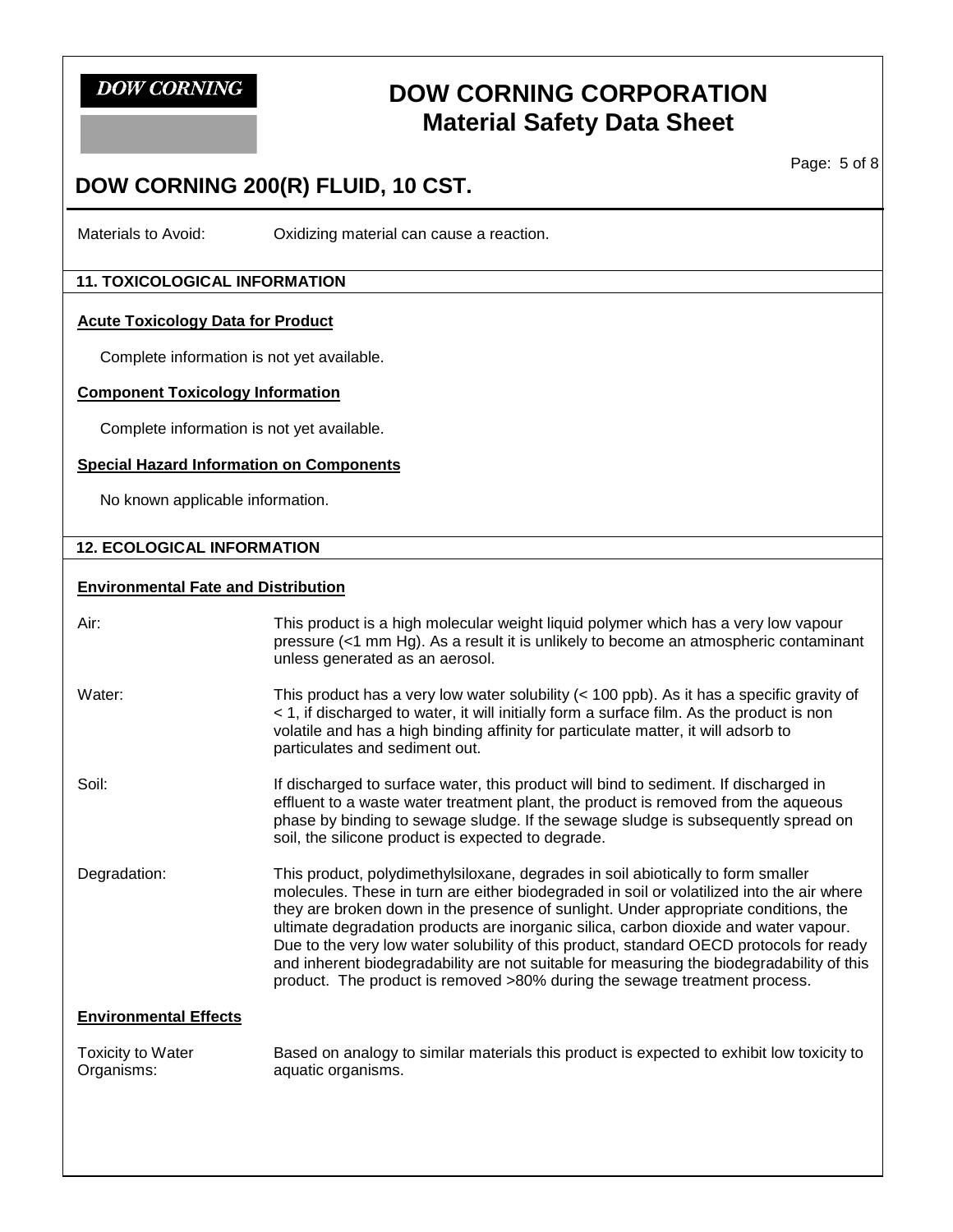# **DOW CORNING CORPORATION Material Safety Data Sheet**

Page: 6 of 8

# **DOW CORNING 200(R) FLUID, 10 CST.**

Toxicity to Soil Organisms: Experiments show that when sewage sludge containing polydimethylsiloxane is added to soil, it has no effect on soil micro-organisms, earthworms or subsequent crops grown in the soil. Bioaccumulation: This product is a liquid and is a high molecular weight polymer. Due to its physical size it is unable to pass through, or be absorbed by biological membranes. This has been confirmed by testing or analogy with similar products.

## **Fate and Effects in Waste Water Treatment Plants**

This product or similar products has been shown to be non-toxic to sewage sludge bacteria.

| <b>Ecotoxicity Classification Criteria</b>                                                            |             |                        |            |
|-------------------------------------------------------------------------------------------------------|-------------|------------------------|------------|
| Hazard Parameters (LC50 or EC50)                                                                      | <u>High</u> | Medium                 | <u>Low</u> |
| Acute Aquatic Toxicity (mg/L)                                                                         | $\leq$ =1   | $>1$ and $\leq 100$    | >100       |
| <b>Acute Terrestrial Toxicity</b>                                                                     | $\leq$ 100  | $>100$ and $\leq$ 2000 | >2000      |
| This table is adapted from "Environmental Toxicology and Risk Assessment". ASTM STP 1179, p.34, 1993. |             |                        |            |

This table is adapted from "Environmental Toxicology and Risk Assessment", ASTM STP 1179, p.34, 1993.

This table can be used to classify the ecotoxicity of this product when ecotoxicity data is listed above. Please read the other information presented in the section concerning the overall ecological safety of this material.

## **13. DISPOSAL CONSIDERATIONS**

RCRA Hazard Class (40 CFR 261)

When a decision is made to discard this material, as received, is it classified as a hazardous waste? No

State or local laws may impose additional regulatory requirements regarding disposal.

Call Dow Corning Corporate Environmental Management, (989) 496-6315, if additional information is required.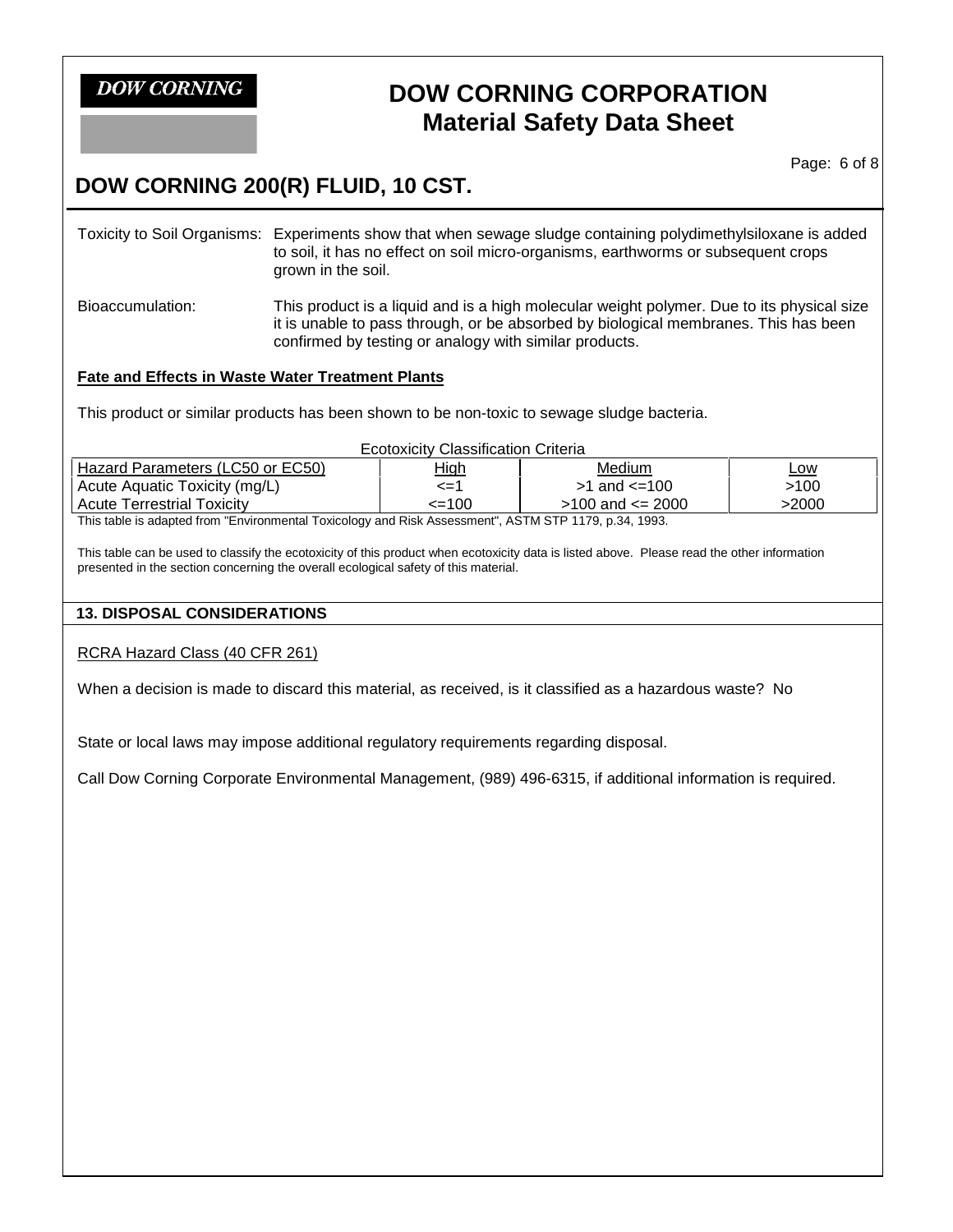# **DOW CORNING CORPORATION Material Safety Data Sheet**

Page: 7 of 8

# **DOW CORNING 200(R) FLUID, 10 CST.**

#### **14. TRANSPORT INFORMATION**

### **DOT Road Shipment Information (49 CFR 172.101)**

Not subject to DOT.

#### **Ocean Shipment (IMDG)**

Not subject to IMDG code.

## **Air Shipment (IATA)**

Not subject to IATA regulations.

Call Dow Corning Transportation, (989) 496-8577, if additional information is required.

#### **15. REGULATORY INFORMATION**

Contents of this MSDS comply with the OSHA Hazard Communication Standard 29 CFR 1910.1200.

TSCA Status: All chemical substances in this material are included on or exempted from listing on the TSCA Inventory of Chemical Substances.

## **EPA SARA Title III Chemical Listings**

#### **Section 302 Extremely Hazardous Substances:**

None.

#### **Section 304 CERCLA Hazardous Substances:**

None.

#### **Section 312 Hazard Class:**

Acute: No Chronic: No Fire: No Pressure: No Reactive: No

#### **Section 313 Toxic Chemicals:**

None present or none present in regulated quantities.

#### **Supplemental State Compliance Information**

## **California**

Warning: This product contains the following chemical(s) listed by the State of California under the Safe Drinking Water and Toxic Enforcement Act of 1986 (Proposition 65) as being known to cause cancer, birth defects or other reproductive harm.